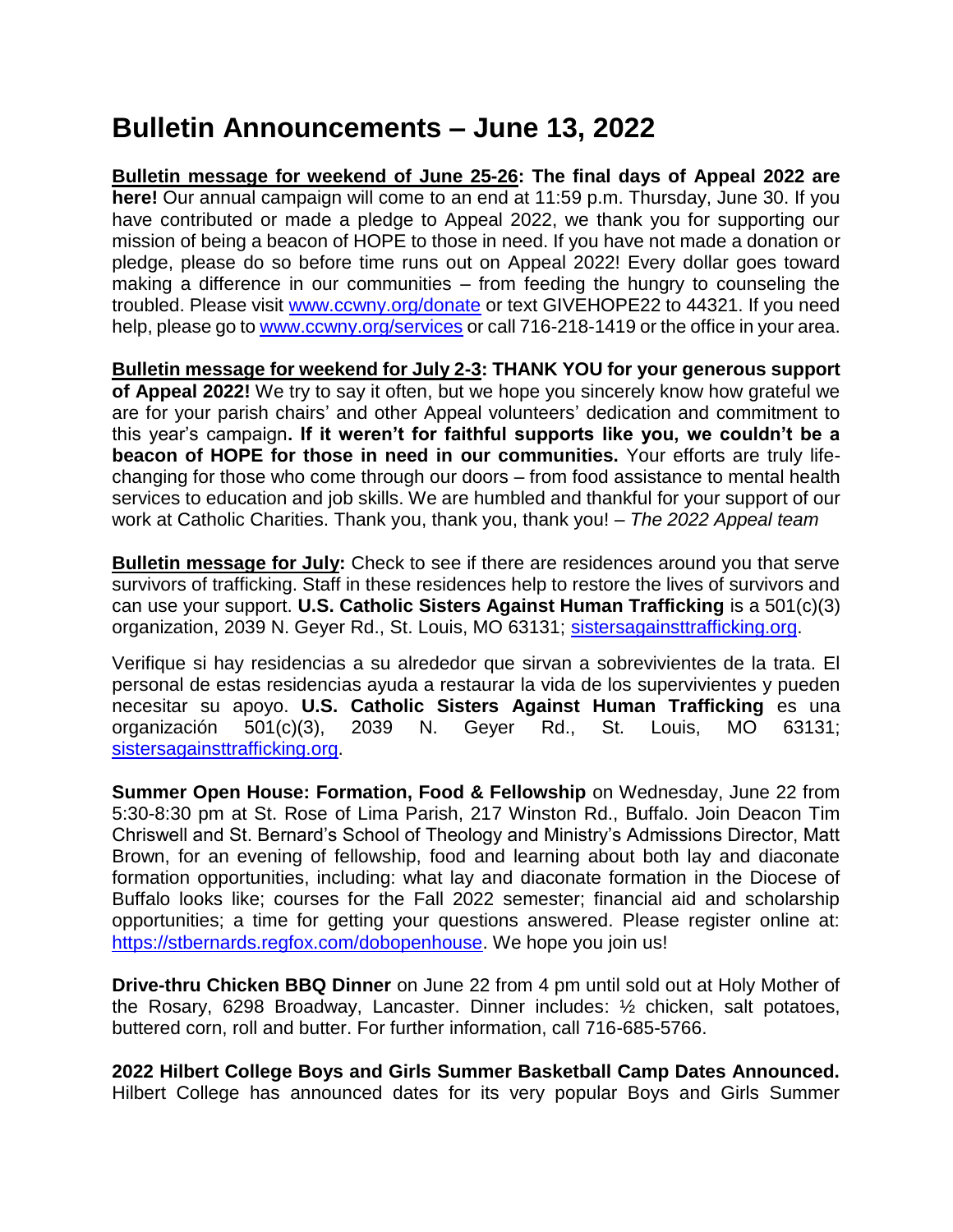Basketball Camps. The Boys Traditional Resident Camp (Session 1) is June 26-30. A 9 am-9 pm commuter option is available. The weeklong Boys Day Camp (Session 2) is July 11-15 from 9 am-5 pm. The Girls Resident Camp (Session 1) is July 5-9. The Girls Day Camp (Session 2) is July 18-22 from 9 am-2:50 pm. There is also a one-day Girls Elite Camp (Session 3) on Saturday, July 23. Meals are included in the cost of each camp experience. To register or to view a brochure, visit [https://www.hilbert.edu/summer](https://www.hilbert.edu/summer-camps)[camps](https://www.hilbert.edu/summer-camps) and select Basketball under the Athletic Camps section. For more information on the boy's camps, contact Coach Rob deGrandpre at 716-926-8803 or [rdegranpre@hilbert.edu.](mailto:rdegranpre@hilbert.edu) For more information on the girl's camps, contact Coach Nicole Bullock at 816-926-8775 or [nbullock@hilbert.edu.](mailto:nbullock@hilbert.edu)

**Summer Driver Education** offered for all area high-school students at Cardinal O'Hara High School, 39 O'Hara Rd., Tonawanda. Summer sessions are Monday through Friday for 16 classes. Students must attend all 16 in-car and classroom sessions. Session 1 runs June 27-July 19; Session 2 runs July 20-August 10. For additional information and registration forms, call Cardinal O'Hara Business Office at 716-695-2600, ext. 309 or go to [www.cardinalohara.com.](http://www.cardinalohara.com/)

**Chicken BBQ Dinner** on July 8 from 4-7 pm at St. Leo the Great, 885 Sweet Home Rd., Amherst. Dine-in or take-out. Dinner includes: ½ chicken, salt potatoes, corn, roll and dessert. Order pre-sale online at [www.stleothegreatamherst.com](http://www.stleothegreatamherst.com/) or in-person at the parish office (no phone orders). Proceeds to benefit the church roof project. For further information, call 716-835-8905.

**Pilgrimage to Lisbon, Portugal for World Youth Days 2023** is being planned by Fr. Jozef Dudzik, Administrator of Our Lady Help of Christians, Resurrection and St. Josaphat Parishes for July 28-August 9, 2023 and is open to all young people ages 16- 50. The WYD Festival will take place in Lisbon from August 1-6 featuring Pope Francis. The additional days of the pilgrimage will be spent visiting historical places in Spain and Portugal (including Fatima). An initial trip deposit is due by July 31. For more information, contact Fr. Jozef at [ksdudzik@gmail.com](mailto:ksdudzik@gmail.com) or call the parish office at 716-276-9288.

**YouCon Rise.** St. Greg's Youth & Young Adult Ministry is hosting their first teen conference this summer, open to all high school students. YouCon: Rise will take place on August 5-6 at St. Gregory the Great Parish, Williamsville with national speaker, Mark Hart. The experience will include amazing talks, powerful prayer moments, fun activities and, of course, food! Register at [www.stgregsYM.org.](http://www.stgregsym.org/) All teens must have a parish group leader or parent present as a chaperone. For any questions or information, contact Adam Jarosz at 716-688-3578 or [ajarosz@stgregs.org.](mailto:ajarosz@stgregs.org)

**Save the Date: The Feast of the Assumption of the Blessed Virgin Mary & Our Lady Help of Christians' Day of Prayer for the 175th Anniversary of the Diocese of Buffalo** on Monday, August 15 – outdoor Mass; blessing of herbs and flowers; Latin Mass; Living Rosary for Peace; Anointing of the Sick; sale of religious items; food trucks; bake sale; basket raffle; activities for kids; and more! Our Lady Help of Christians is located at 4125 Union Rd., Cheektowaga; [www.ourladyhelpofchristians.org.](http://www.ourladyhelpofchristians.org/)